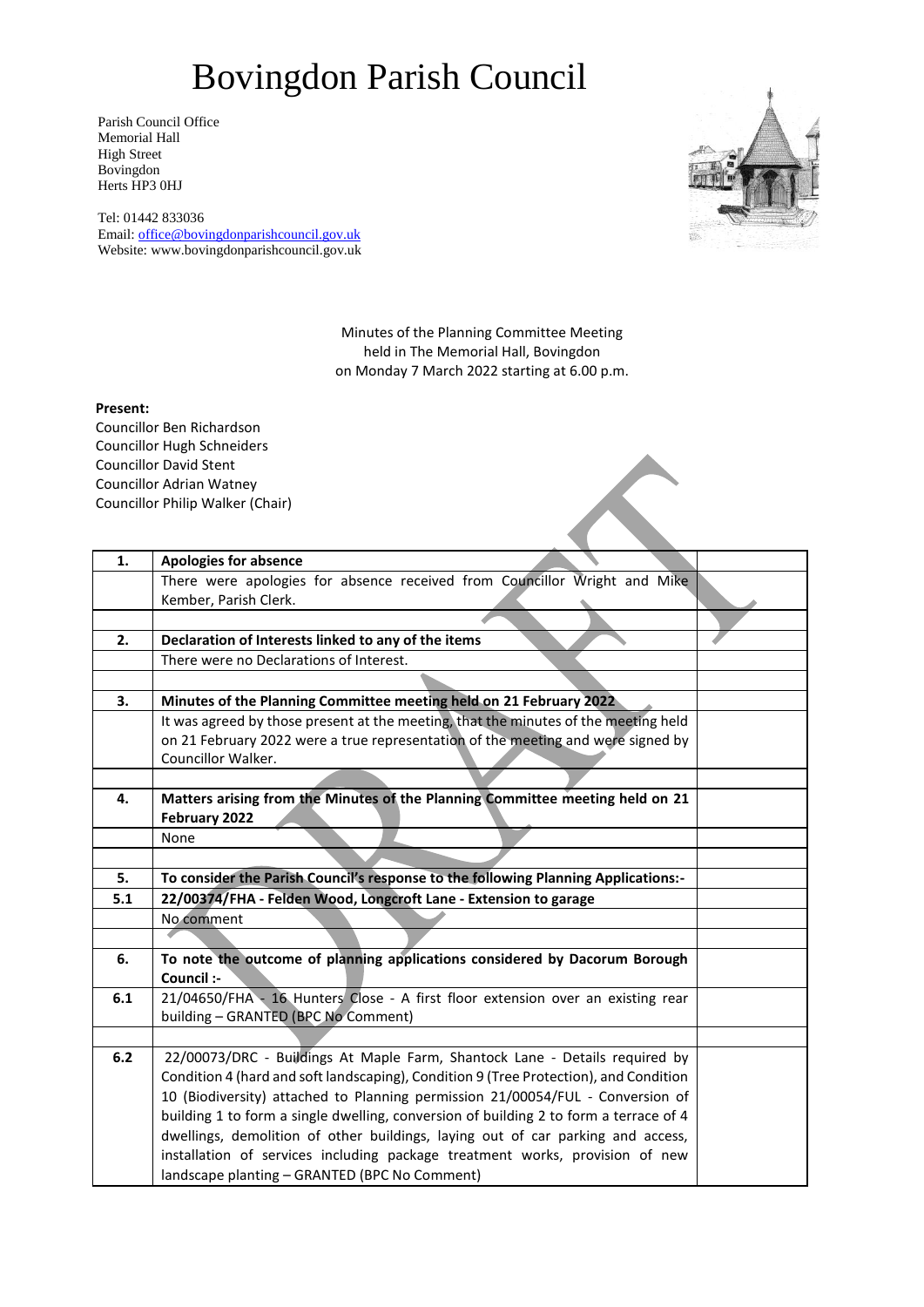## Bovingdon Parish Council

Parish Council Office Memorial Hall High Street Bovingdon Herts HP3 0HJ



Tel: 01442 833036 Email: [office@bovingdonparishcouncil.gov.uk](mailto:office@bovingdonparishcouncil.gov.uk) Website: www.bovingdonparishcouncil.gov.uk

| 6.3   | 21/04622/FUL - Bovingdon Brickworks Ltd, Leyhill Road - Replacement of crushed     |             |
|-------|------------------------------------------------------------------------------------|-------------|
|       | brick surfacing with new Bitumen Road Planings - GRANTED (BPC No Comment)          |             |
|       |                                                                                    |             |
| 6.4   | 22/00157/FHA - 50 Hyde Meadows - Proposed ground floor extension, floor plan       |             |
|       | redesign and all associated works - GRANTED (BPC No Objection)                     |             |
|       |                                                                                    |             |
|       |                                                                                    |             |
| 7.    | To note dates for Appeals / Forthcoming Inquiries / Forthcoming Hearings - all     |             |
|       | previously reported to the Planning Committee:                                     |             |
| 7.1   | <b>Appeals Lodged:</b>                                                             |             |
|       | None                                                                               |             |
|       |                                                                                    |             |
| 7.2   | <b>Appeals Dismissed:</b>                                                          |             |
| 7.2.1 | APP/A1910/W/21/3271898 - Lot B2A Upper Bourne End Lane - 20/02945/ROC -            |             |
|       | variation of condition 2 (approved plans) attached to planning permission          |             |
|       | 4/02935/17/FUL (AP/A1910/W/18/3219155) (Construction of two polytunnels and        |             |
|       | barn for agricultural purposes)                                                    |             |
|       |                                                                                    |             |
| 7.3   | <b>Appeals Allowed:</b>                                                            |             |
| 7.3.1 | APP/A1910/D/21/3280282 - 18 Dinmore - 21/01354/RET - Retention of variation to     |             |
|       | dormer size and fenestration (following approved scheme, Ref: 4/01562/19/FHA)      |             |
|       |                                                                                    |             |
| 8.    | <b>Forthcoming Inquiries</b>                                                       |             |
|       | None notified                                                                      |             |
|       |                                                                                    |             |
| 9.    | Licensing Act 2003 - LA2003 s.17: Premises licence - New licence application -     |             |
|       | Bovingdon Studio, Old Bovingdon Airfield - Bandicoot Scotland Ltd                  |             |
|       | No comment                                                                         |             |
|       |                                                                                    |             |
| 10.   | <b>Any other business</b>                                                          |             |
|       | None                                                                               |             |
|       |                                                                                    |             |
| 11.   | Date of next meeting                                                               |             |
|       |                                                                                    |             |
|       | Monday 28 March 2022 starting at 6.30 p.m. - to be held in the Memorial Hall, High | All to note |
|       | Street, Bovingdon                                                                  |             |
|       |                                                                                    |             |
|       |                                                                                    |             |
|       |                                                                                    |             |
|       | Meeting ended at 6.10 p.m.                                                         |             |
|       |                                                                                    |             |